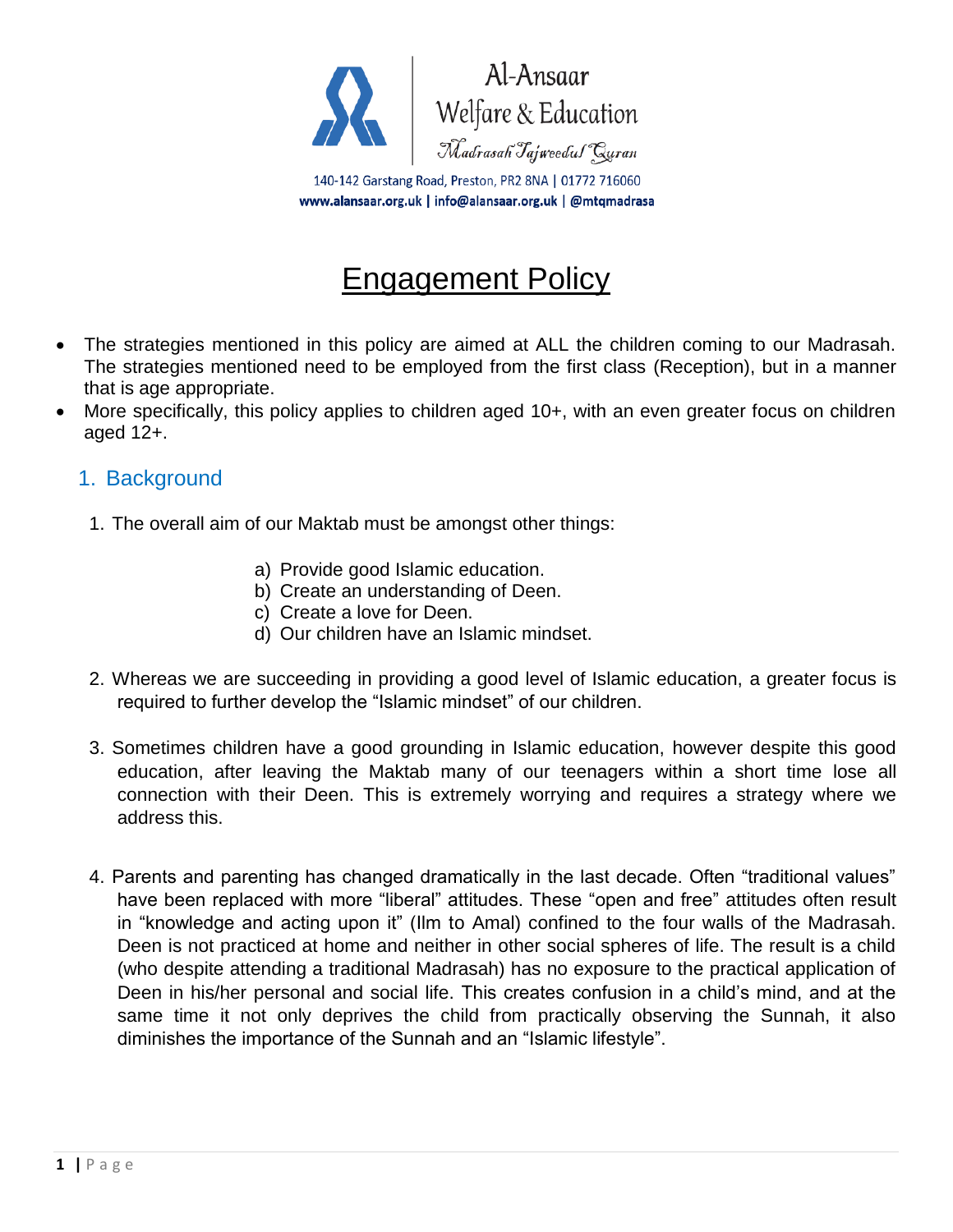Some examples of this are:

- Eating and drinking is not according to Sunnah.
- Dress code is not modest.
- Whilst their daughters observe a modest dress code in Madrasah as a mark of respect for religious teaching, some parents who drop them off are dressed in an inappropriate manner, contrary to their child and Islamic teachings.
- Free mixing and inter mingling of genders in weddings and other functions.
- 5. Due to all these and other factors, it is essential we as a Madrasah have a "holistic" approach towards every child's education and Tarbiyah. The focus must not solely be education or Tarbiyah, rather both must be addressed simultaneously.

Parents must be an equal partner of the teacher in developing this Islamic mindset by creating an environment conducive to what their child is learning.

## 2. Teachers are the role model

We are the role models. Our approach will set the tone. Our speech/communication with pupils and our actions will either develop the love of Deen and the people of Deen or it will have the opposite effect.

- 1. Teachers possessing a principled, upright and mature "Islamic mindset" is essential for a "holistic approach". Otherwise, although teachers may fulfil academic responsibilities, they will fail in addressing the spiritual needs of their pupils.
- 2. The "right mindset" will also have a DIRECT impact on a teacher's teaching methodology, as such teachers will continuously strive to "link" their teaching to practical implementation, including motivating children and constantly working on their Tarbiyah (without prompts and reminders).

The need for teachers to develop their personal spirituality is thus considered a very important step in the wider context of addressing the needs of the children in our care.

- 3. Teachers often "complain" about a lack of time. This challenge is very easily overcome where the teacher has a "Deeni mindset", as this will allow smooth and almost effortless implementation of the points mentioned above. In addition to this, effective time management is essential, as this allows every minute to be utilized effectively.
- 4. The need to strike a fine balance is essential. The focus must not be entirely academic, and neither should it entirely be on Tarbiyah.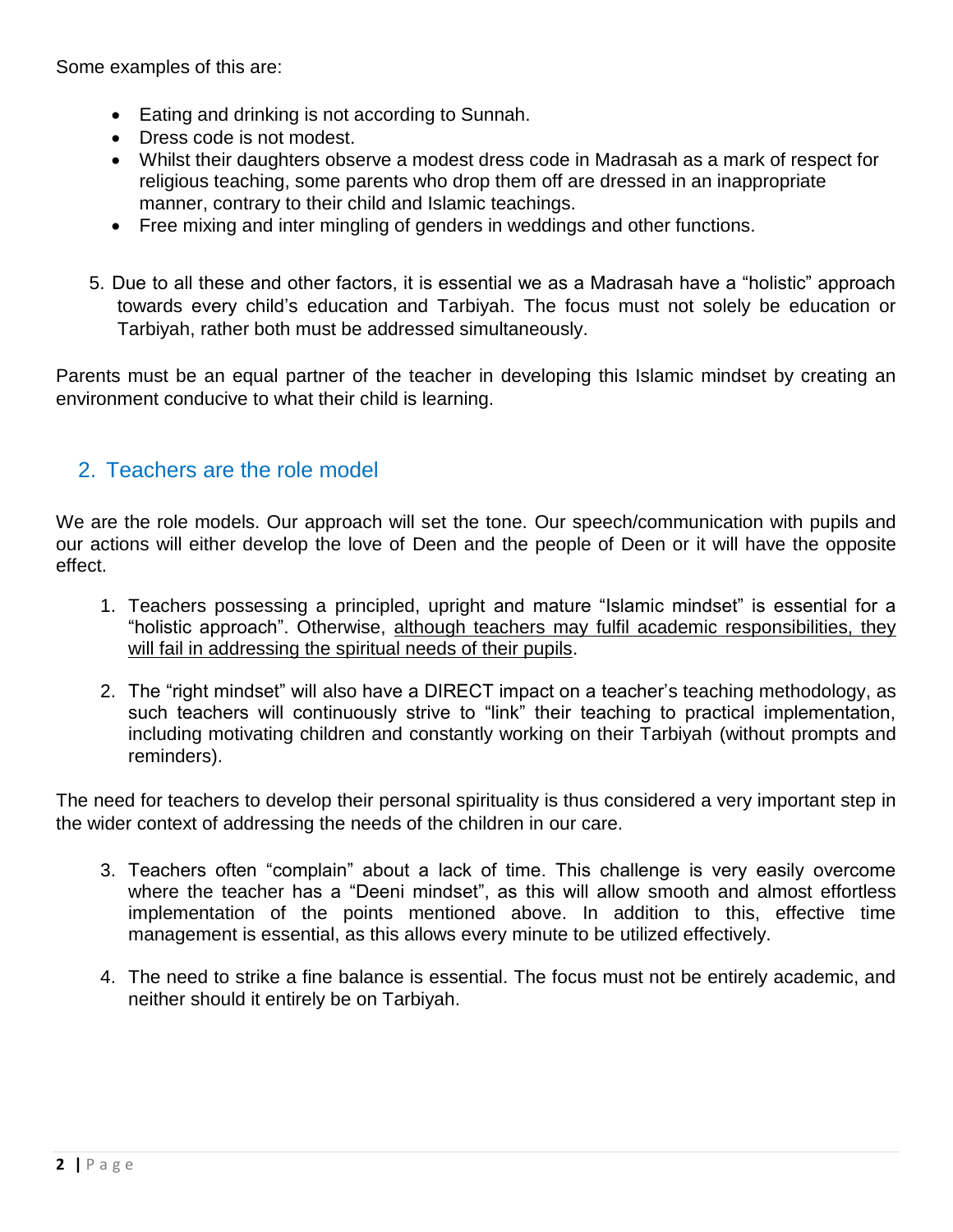## 3. Strategies to employ from the beginning

With our focus on good Islamic education there must also be a "soft" approach to Tarbiyah. **This must be from the first day and from the first class**. Some points, ideas and examples are:

- a) It is extremely difficult to have an "exact" definition of this, rather the success of this lies in the experience, mindset and passion of every individual teacher.
- b) On average teachers must spend 10 minutes twice a week on "soft" Tarbiyah.
- c) Again, rather than defining a "list" of topics, teachers must "look for opportunities" from within their daily teaching (book, syllabus, topic). Thus, Tarbiyah must be incorporated into your lessons.

Some examples are:

| Lesson /     | <b>Tarbiyah focus</b>                                                                                                                  |
|--------------|----------------------------------------------------------------------------------------------------------------------------------------|
| <b>Topic</b> |                                                                                                                                        |
| Salaah       | Talk about "why" we pray and not simply focus on the method and Figh.                                                                  |
|              | Talk about the greatness of Allah. If the love, respect and status of Allah is<br>understood, Salaah will automatically be a priority. |
|              | Encourage concentration and devotion.                                                                                                  |
| Zakaat       | Talk about the importance of charity, compassion, and helping others.<br>Islam is a religion of compassion and mercy.                  |
|              | Discussions on how to help those who are needy, especially in our own<br>communities.                                                  |
|              | Discuss the different charities out there and the type of work they do.                                                                |
|              | Carry out fundraising for both a local and international project.                                                                      |
| Duas         | With memorization the focus must be the overall purpose of these Duas (that<br>upon every step we thank Allah and show our gratitude). |
|              | If it is raining, remind your pupils to recite the Dua. Go over the meaning as well.                                                   |
|              | When there are occasions pupils eat in Madrasah (party etc), go over the<br>relevant Duas.                                             |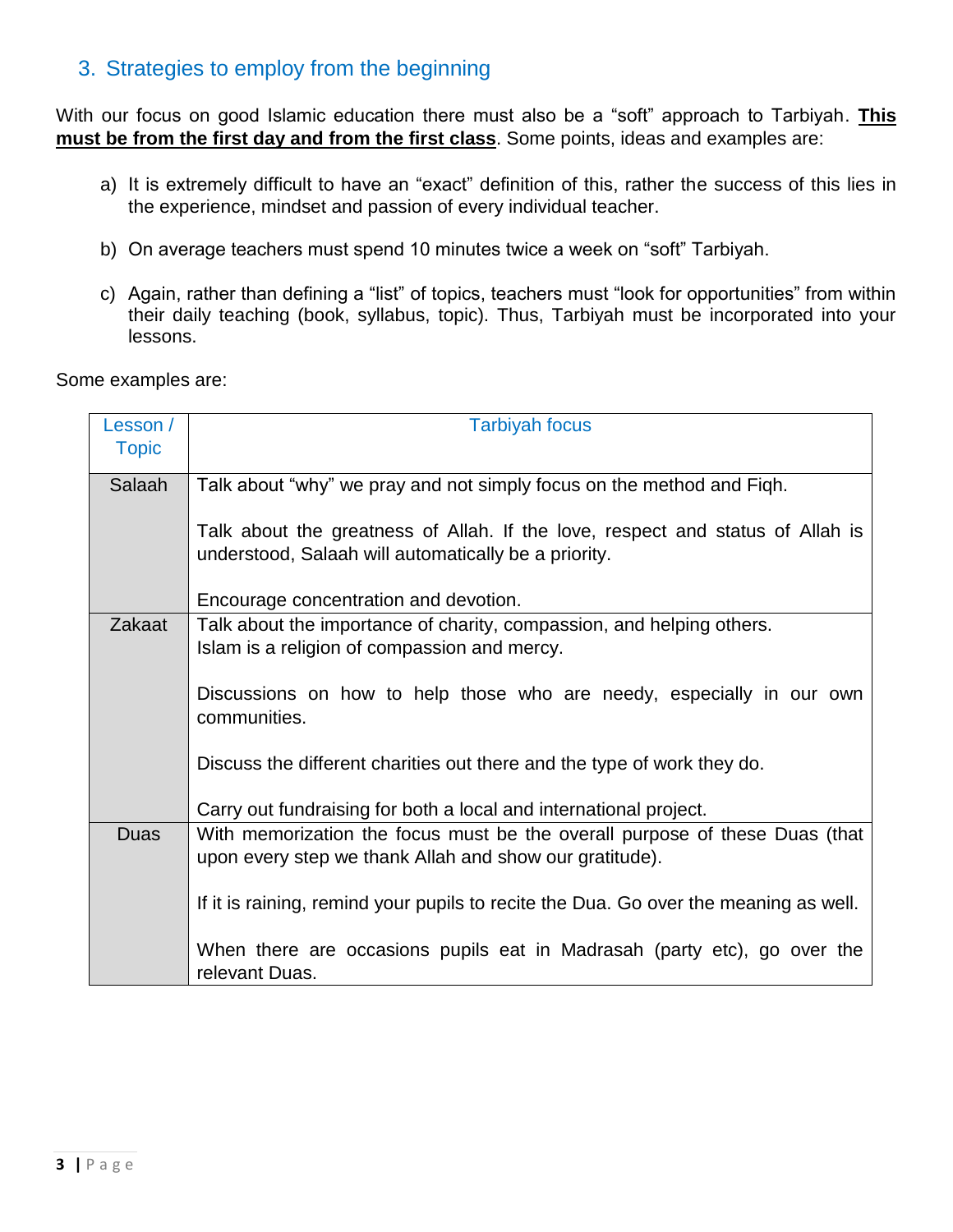| Lesson /          | <b>Tarbiyah focus</b>                                                                                                                      |
|-------------------|--------------------------------------------------------------------------------------------------------------------------------------------|
| <b>Topic</b>      |                                                                                                                                            |
| Aqaid             | Why Allah is important in our lives and that our entire existence must be in total<br>submission to him.                                   |
|                   | Older pupils: Talk about issues that affect them.                                                                                          |
|                   | Teach and promote tolerance and respect. Differences must not lead to enmity.                                                              |
| <b>Mannerisms</b> | Every one of us is an ambassador of their Deen. Our actions will either promote                                                            |
| & character       | our Deen or bring about negative publicity. Non-Muslims will never see our                                                                 |
|                   | worship, charity and other good deeds, but they will see our manners, dealings<br>and character.                                           |
| Hifz class        | What is the Qur'an, its status and virtues of recitation, specific chapters etc.                                                           |
|                   | Creating love and respect for the Qur'an.                                                                                                  |
|                   | Stories about our pious predecessors and the love and devotion they had for the                                                            |
|                   | Qur'an.                                                                                                                                    |
| Akhirah           | Constantly emphasise this abode is temporary and the fact that our good deeds is<br>the only thing that will follow us into the afterlife. |
|                   |                                                                                                                                            |

# 4. Tarbiyah will make your teaching easier

- a) If your pupils understand their Deen, rights and responsibilities, they will be positive learners.
- b) This will make your teaching and delivery easier, especially with older pupils.
- c) Pupils will be more receptive.

Thus, do not treat Tarbiyah as something "separate" or "seasonal". It must always be part of your daily teaching strategy.

# 5. Seasonal opportunities

Teachers must also be aware and prepared for "seasonal" opportunities. These are occasions when our focus must be on the "seasonal" issue. Examples are:

- Ramadhan and Eid-ul-Fitr.
- Dhul Hijjah and Eid-ul Adha.
- New Islamic year.
- Ashoora.
- Christmas and Easter.
- Bonfire night.
- Halloween.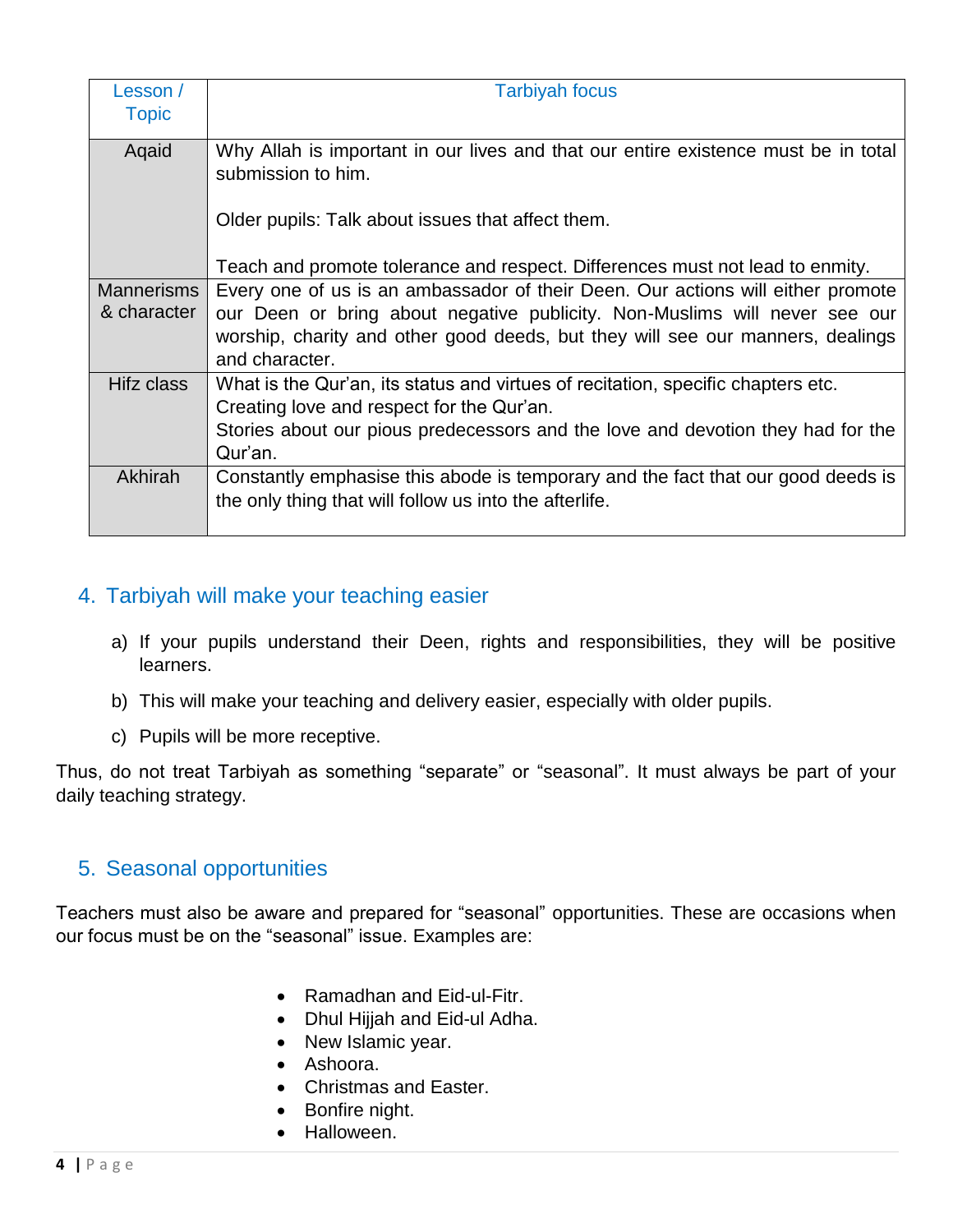## 6. Strategies we are currently employing that can be enhanced further

We already have many things in place that simply need to be "enhanced" so that there is wider benefit and we meet the objectives set out in this policy. Teachers thus do **not** need to take out special time / preparation, rather you simply need to **build upon and extend** the many things we already have in place.

Some of these are:

- 1. Assemblies.
- 2. Ilm2Amal activities.
- 3. Yearly enrichment activities.
- 4. Reminders from management to cover various topics.
- 5. Seasonal issues (refer to the earlier section on this).
- 6. Tarbiyah Circles (from March 2019). These have been specifically introduced to discuss, debate and cover important issues but in an informal non-classroom based environment. We expect all our teachers to support these Tarbiyah Circles. Refer to the next section on this.

# 7. Tarbiyah Circles

From March 2019 we have started our first "Tarbiyah Session" for boys and girls aged 10+. The aim is "soft Tarbiyah", with a session every 8-10 weeks (or at least 3 times a year). We have received very positive feedback from pupils, who have clearly enjoyed these sessions.

Our teachers will lead on this, and as this develops, we also hope to invite external speakers and extend the content.

## 8. Emotional well-being of our children

Just as we want our children to love their Deen, we must also be conscious of their emotional well-being. As children get older, there will inevitably be various rivalries and clashes, sometimes leading to conflict. It is important we as teachers recognize these challenges and follow the relevant policies that are in place.

In addition to behaviour management / anti-bullying policies, the following also needs to be taken into consideration:

- 1. As part of our "holistic" approach, teachers must be vigilant at all times and "identify" any signs of bullying and harassment.
- 2. Periodically give messages of reassurance to your pupils and strongly emphasise the concept of "Ummah" and "brotherhood".
- 3. Explain that bullying and harassment is something that we will not tolerate.
- 4. Explain the consequences of bullying and harassment and how if affects the lives of the victims.
- 5. Our children must be confident in reporting any bullying / abuse that happens outside Madrasah. They must regard their teachers as compassionate individuals, who genuinely care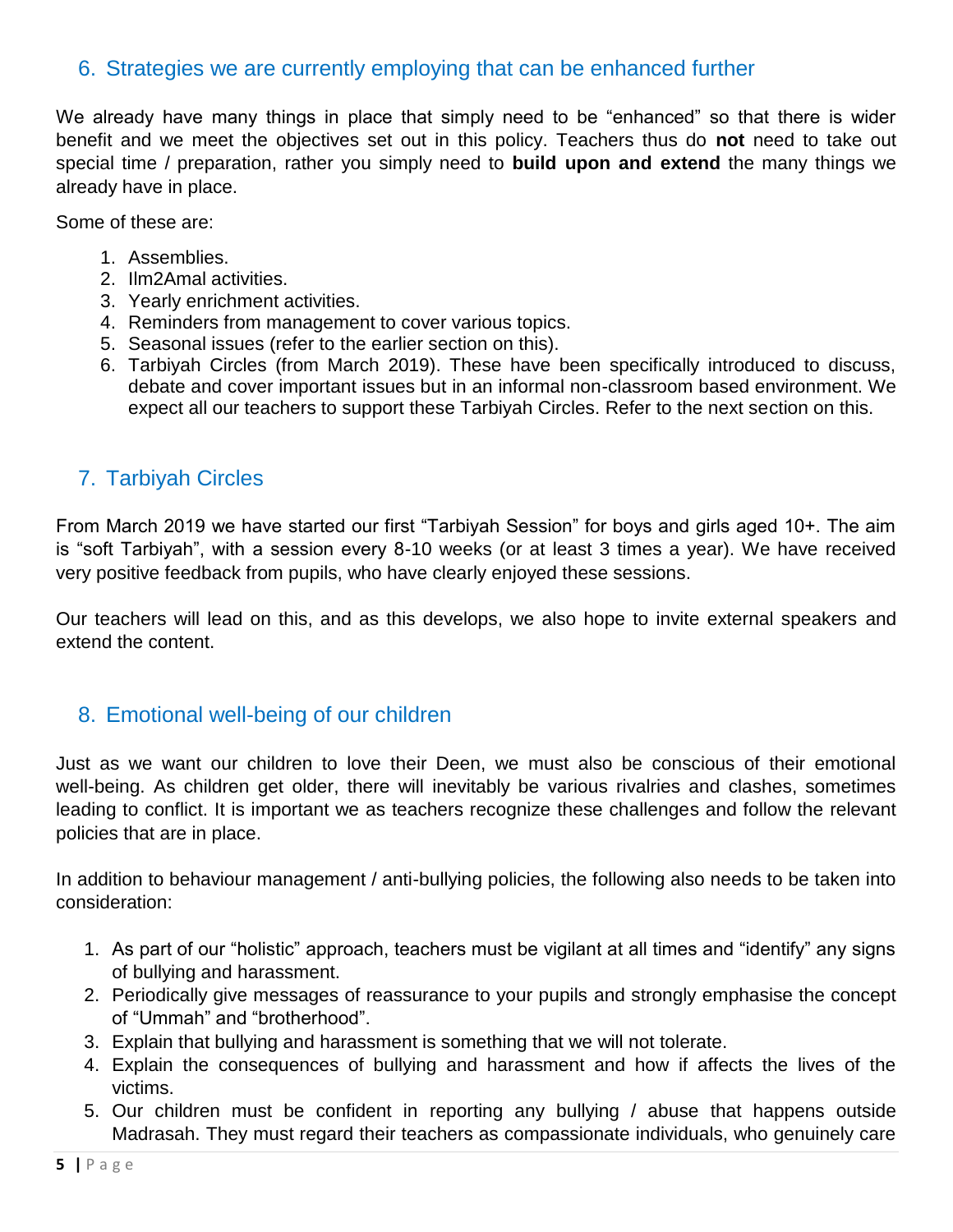about the welfare of every child. On the other hand, teachers must be "friendly but not a friend".

# 9. Current Affairs

Creating an awareness and understanding of issues relating to Islam and Muslims is a core objective of this policy. It is thus very important we discuss current affairs with our older pupils, and even with those who are younger as well (keeping in mind age-related issues and other related sensitivities).

Issues that affect Islam and Muslims must be discussed, debated and solutions, guidance and advice provided to our children. Only then will they be confident members of society who will stand up to and challenge racism, bigotry, discrimination, Islamophobia etc.

There are several reasons for this, including:

- a) We have a world-wide "hostile" media that is constantly broadcasting negative messages about Islam and Muslims.
- b) We also have mainstream politicians who are making extremely irresponsible and inflammatory comments about Islam and Muslims.
- c) We also have "fringe" organisations who claim to represent Muslims, and whose views and principles differ wildly from mainstream Muslims.
- d) There is also the rise of right-wing extremism.

Refer to the appendix for a sample case study on Current Affairs.

# 10. Conclusions

- a) The aim of this policy is to help our children via our Maktabs. The Maktab is a very important institute and has the potential to play a very important role in the lives of our children. It must not be simply regarded as "Qur'an and Islamic Knowledge Classes".
- b) Our children need to genuinely understand, appreciate and love their Deen.
- c) This policy is there to help facilitate this and provide some broad guidelines.

We pray to Allah that he guides us in our actions and safeguards our Iman and the Iman of our children and future generations. Ameen.

Prepared and written by: Mohammed Farook Kazi Headteacher (Al-Ansaar Welfare & Education, Preston, Lancashire) @mfarookkazi

#### Email: [head@alansaar.org.uk](mailto:head@alansaar.org.uk)

This policy is available on: www.alansaar.org.uk